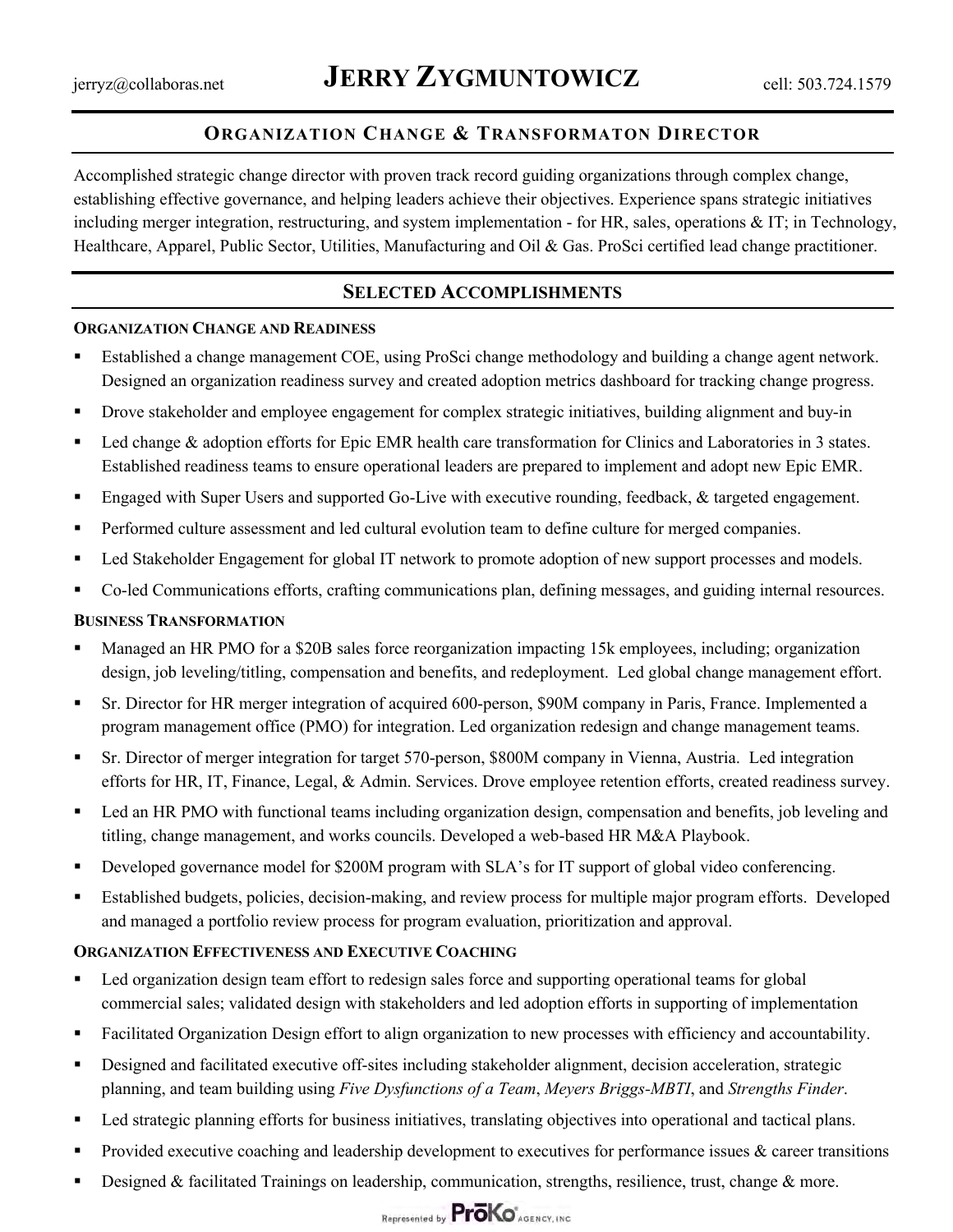## **MAJOR ENGAGEMENTS**

- § Healthcare: *Epic EMR Implementation* for 3-state hospital system; readiness and adoption efforts
- § Technology: *Merger Integration* of 2 Fortune 50 companies; HR PMO to manage multiple work-streams
- Technology: *Restructuring* of commercial sales force; PMO for customer segment model & process alignment
- § Software: *Merger Integration* of enterprise software Co's; led HR, IT, Finance, Comms & Legal work-streams
- § Software: *Merger Integration* of business intelligence companies; PMO to coordinate work-streams
- § Utilities: *Operations Improvement* for field service including change agent network & change readiness assessment
- § Apparel: Supply Chain fulfillment *SAP implementation*; replenishment model for high-volume products
- § Oil & Gas: IT Support for global *Video Collaboration*; Engagement, organization design, governance.
- § Automotive: Manufacturing Materials *ERP Implementation*; standard bill of material, procurement & inventory

## **EDUCATION & CERTIFICATIONS**

**MBA – Management** CORNELL University, Johnson Graduate School of ManagementIthaca, NY **BS – Mechanical Engineering CORNELL University Connection Connection Connection Connection Connection Connection Connection Connection Connection Connection Connection Connection Connection Connection Connection Connectio** ProSci Change Management Certification, Organization Development Certificate

ICF Certified Coach - PCC, Hogan Leadership, Meyers-Briggs, StrengthsFinder

| <b>CORE EXPERTISE</b> |                                                                                                                              |                                                                                                                                                                          |                                                                                                           |  |  |  |  |  |
|-----------------------|------------------------------------------------------------------------------------------------------------------------------|--------------------------------------------------------------------------------------------------------------------------------------------------------------------------|-----------------------------------------------------------------------------------------------------------|--|--|--|--|--|
|                       | • Change/Transition Management<br>• Organization Development/Design<br>Human Resources Transformation<br>Culture Integration | • M&A Merger Integration<br><b>Business Transformation</b><br>$\blacksquare$<br>Program Management Office<br>$\mathbf{H}$<br><b>Strategic Planning</b><br>$\blacksquare$ | ■ Executive Coaching<br>• Leadership Development<br>Training $& Facilitation$<br>• Communication Strategy |  |  |  |  |  |
| <b>CAREER HISTORY</b> |                                                                                                                              |                                                                                                                                                                          |                                                                                                           |  |  |  |  |  |

| <b>Director of Consulting</b>                                                                                                                                                                                                           |  | <b>COLLABORAS</b> Consulting |           | Corvallis, OR $2007$ – present |  |  |  |  |
|-----------------------------------------------------------------------------------------------------------------------------------------------------------------------------------------------------------------------------------------|--|------------------------------|-----------|--------------------------------|--|--|--|--|
| Principal Consultant & Owner - organizational consulting and executive coaching to corporations and public sector. Lead                                                                                                                 |  |                              |           |                                |  |  |  |  |
| change management and alignment for strategic initiatives. Provide executive coaching for professional development.                                                                                                                     |  |                              |           |                                |  |  |  |  |
| Lead Change Consultant – Procurement Transformation Cushman Wakefield Chicago, IL                                                                                                                                                       |  |                              |           | 2019                           |  |  |  |  |
| Served as Change Lead for multi business unit restructuring and process improvement to institute new business model.                                                                                                                    |  |                              |           |                                |  |  |  |  |
| <b>Sr. Director - Merger Integration</b>                                                                                                                                                                                                |  | CA TECH. (M&A PARTNERS)      | Plano. TX | 2017                           |  |  |  |  |
| Sr. Director of merger integration for target 570-person, \$800M company in Vienna, Austria. Led integration efforts                                                                                                                    |  |                              |           |                                |  |  |  |  |
| for HR, IT, Finance, Legal, & Admin. Services. Drove communications, employee retention efforts, & readiness                                                                                                                            |  |                              |           |                                |  |  |  |  |
| survey.                                                                                                                                                                                                                                 |  |                              |           |                                |  |  |  |  |
| Served as <i>Functional Team Advisor</i> for HR, IT, Legal & Finance teams to prepare program deliverables and create<br>reduct plans for functional integration Co led Integration Managament Office to coordinate integration offerts |  |                              |           |                                |  |  |  |  |

- robust plans for functional integration. Co-led *Integration Management Office* to coordinate integration efforts.
- § Facilitated large *Cross-functional Meetings* to develop & update integration plans and identify critical deliverables.
- § Measured *Employee Engagement* with readiness survey and translated to metrics dashboard to track adoption.
- § Co-led *Communications* efforts, crafting communications plan, defining messages, and guiding internal resources.